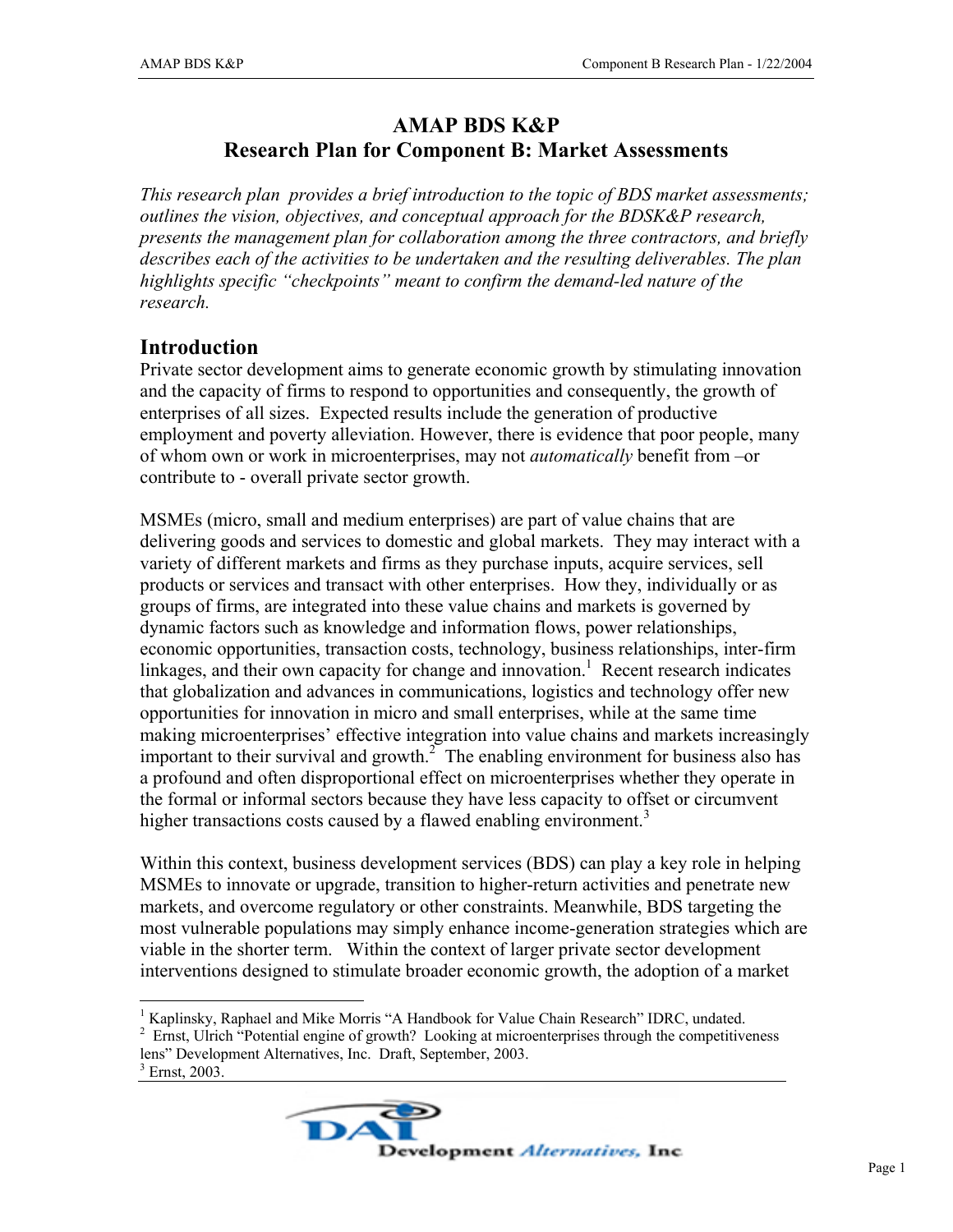development strategy including the successful facilitation of commercial BDS can serve as the foundation of a larger project's competitiveness strategy, sustainability plan, or exit strategy.

Donors or practitioners planning to implement either broad private sector development programs or more targeted microenterprise development programs need tools that help them design interventions which allow microenterprises to participate in dynamic growth, or allow poor microenterprises to survive, stabilize and make small, incremental increases in profits. Particularly important for our work under AMAP, is the focus on the needs and demands of USAID missions. Overall, the field as a whole also needs to know more about how an understanding of markets, value chains and the business environment can help those operating in the markets themselves, often serving or interacting with microenterprises, to make strategic business decisions.

While a variety of market assessment tools exists, they do not meet all of the needs raised above. Also, the tools' objectives are not always clear and they are often used in a piecemeal fashion. The *BDSK&P Market Assessment Research*, implemented by DAI, ACDI/VOCA and LBI, will address these gaps and weaknesses. Through the research, the contractors will make the market assessment process more user-friendly, outlining key questions that USAID missions, practitioners and other donors must ask to design effective programs and offering tools that can help them answer those questions.

#### **Vision**

The *BDSK&P Market Assessment Research* will offer USAID missions, practitioners and other donors a range of conceptually clear and practical tools for market assessment and other pre-design research, as well as a decision-making guide to help them choose the right tools for use in different contexts—whether that be in programs focused on trade, agribusinesses, competitiveness, export promotion, post-conflict areas, natural resource management, disadvantaged or HIV/AIDs populations, or others. Use of the guide and tools will improve the design, performance, and outcomes of private sector and MSME development programs.

### **Specific Objectives**

- To systematize and prioritize existing frameworks and tools for analyzing markets, value chains and the business environment in which donor programs aim to promote private sector growth and MSME development.
- To adapt tools from other fields to fill the gaps needed for useful market assessment and pre-design research for microenterprise and private sector development programs.
- To develop a user-friendly decision framework and guide to market assessment and pre-design research for USAID missions, practitioners and other donors.

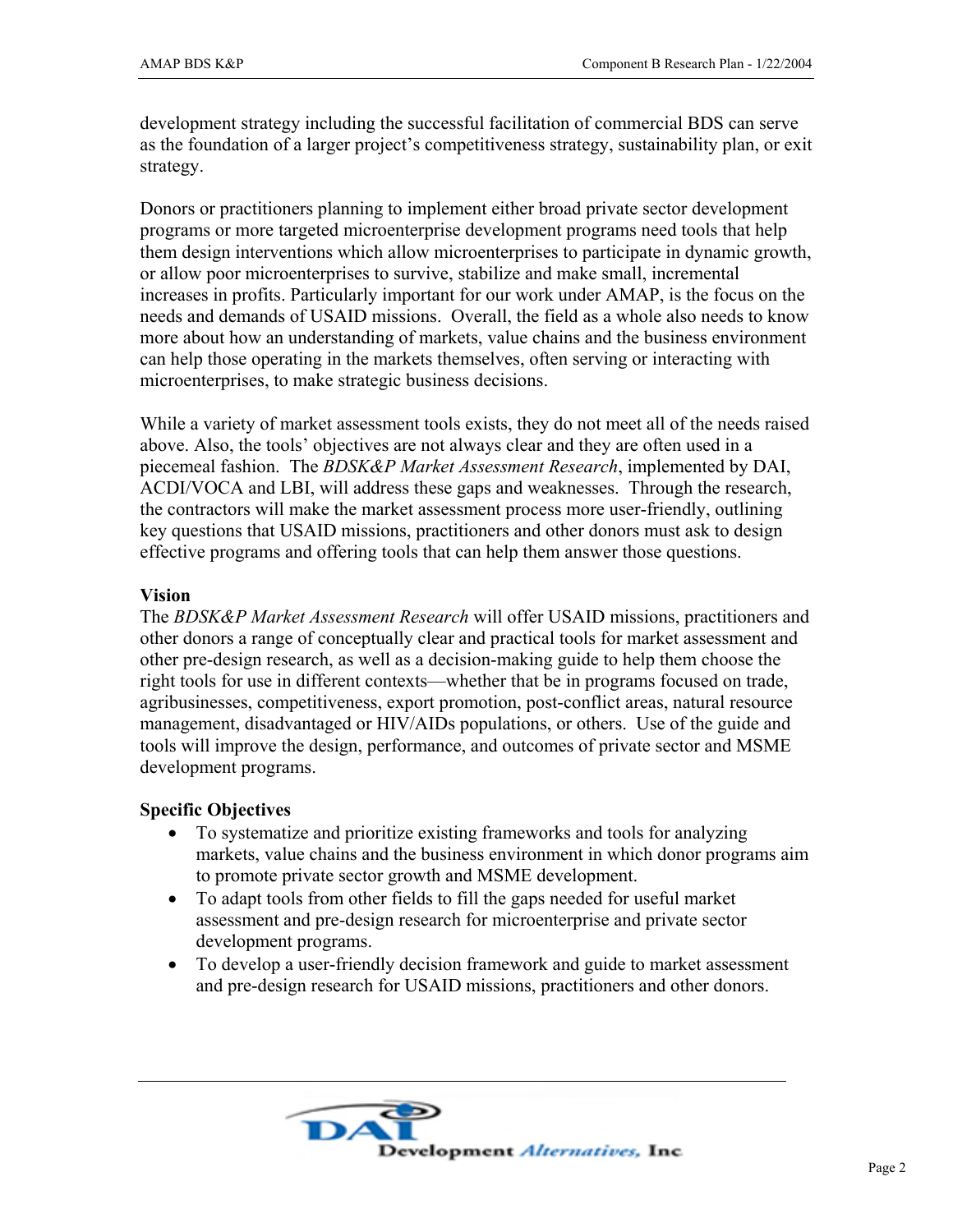### **Conceptual Approach**

The matrix and definitions in Annex 1 summarize and comment on the existing market assessment tools in use for three phases of research: strategy development, setting market development objectives, and project design and pilot testing. The Component B research team will use as a departure point a set of critical questions which, as a group, are relevant to all BDS interventions:

- What is the competitive advantage of a cluster or industry or product market? (dependent upon that which the program is focused on)
- Where are the market opportunities?
- What is the structure of the value chain? How could it be made more competitive? Where are the rents? Can rents be developed or increased for the country/ sector/ group of MSMEs in question?
- Which firms will the program target? (this may be broad or narrow)
- What services are necessary in order for MSMEs to upgrade?
- How can necessary services be effectively provided on a commercial basis?
- How can the program induce/promote the delivery of these services on a commercial basis? (program interventions)

These questions are indicative and may evolve as the research proceeds. The main idea is that the approach is meant to be issues-driven and demand-driven rather than tool-driven, with the assumption that there are recurring questions that come up whenever projects work to integrate MSMEs into productive value chains, whether international, regional or local.

This conceptual approach will be tested and refined based on early feedback from mission staff and practitioners. Questions and tools specific to certain types of interventions (i.e., trade, health, environment) may be added to the list as appropriate, although the focus will remain on the core issue of integrating MSEs into value chains. The research will also include tools and techniques that show how microenterprises are important actors within value chains and economies.

This approach is specifically designed to avoid past communication problems, where BDS tools and guidelines have focused on the narrow topic of BDS markets. The overall vision of the research, and the conceptual approach, recognize explicitly that the goal of developing BDS markets or enhancing BDS service provision is part of a larger picture. In addition, staff from USAID missions, BDSK&P's main audience, will be interviewed early on and encouraged to contribute actively to refining the research plan.

## **Organizing the Research**

With leadership from DAI, the three contractors, DAI, ACDI/VOCA and LBI will work in a collaborative fashion to achieve the objectives of the Component B research. In addition, aspects of other components should contribute to the achievement of the Component B research objectives.

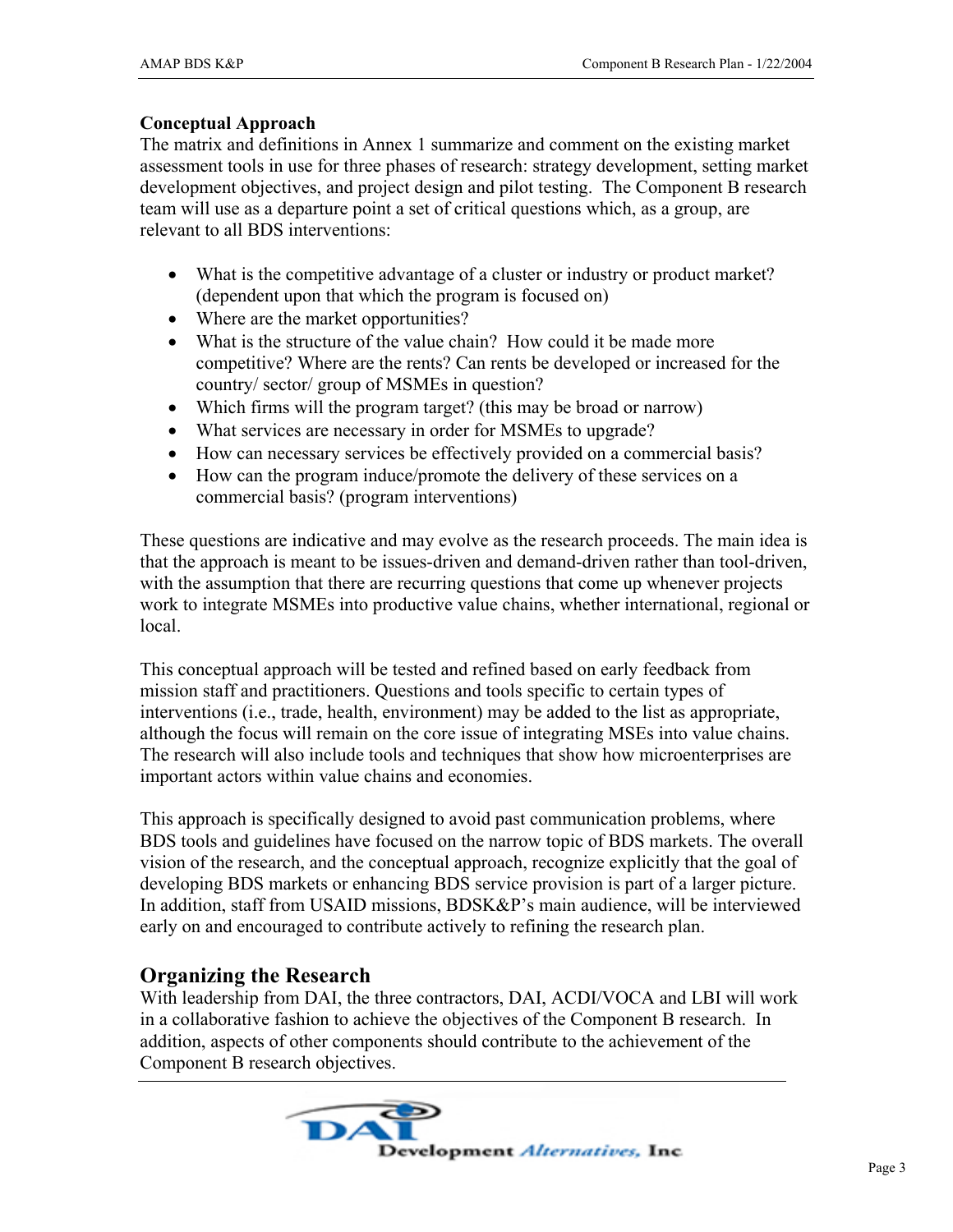To ensure that the research remains demand-driven and that each contractor contributes to achieving the objectives, DAI proposes a process methodology with the following characteristics:

*Transparency*: DAI will offer a web-based system where Component B research team members and other interested parties can view and post documents such as meeting agendas, the research plan, works-in-progress, references, and comments. Access codes will be made available to the entire Component B research team, including AMAP contractors and USAID's Microenterprise Development office.

*Component linkages*: There are a number of activities (such as the mission stocktaking under C and B, and the inventory of programs and evaluations under D) which have project-wide relevance. Component B Coordinator Lara Goldmark will work proactively to ensure that synergies are exploited, information is shared, and that all AMAP contractors benefit from these activities.

*Mission-responsive process*: There are two ways to ensure that the Component B research remains responsive to mission needs. The first is a stocktaking exercise in which researchers will work with select mission staff to discuss the key questions they feel they must answer and will guide their demand for market assessment tools. The second is the active promotion of mission buy-ins to complement limited K&P resources to carry out specific field tests and adapt certain tools that respond to mission needs and complement the component research agenda.

*An iterative research agenda*: Immediately following the completion of the stocktaking exercise, a workshop will be held among all three contractors to determine whether the proposed products do indeed match demand as expressed during the stocktaking. Contractors will finalize which specific tools to prioritize based on a joint analysis of the stocktaking results. This type of "checkpoint" will be built into the three-year work plan at strategic moments.

*Strategic dissemination*: Although the Knowledge Management contractors are expected to contribute substantially to the dissemination of BDSK&P research products, it is important that the research team be aware of upcoming seminar and conferences which may represent opportunities to interact with mission staff, practitioners, and other donors; to discuss or communicate elements of the research agenda or release early deliverables.

Component B was conceived such that each of the AMAP BDS contractors would research and adapt tools within their particular specialization in order to fill the gaps in the stock of tools for the various design phases and for different actors. If indeed the gaps originally identified match those which are highlighted during the stocktaking process, then the division of technical areas might look like the following:

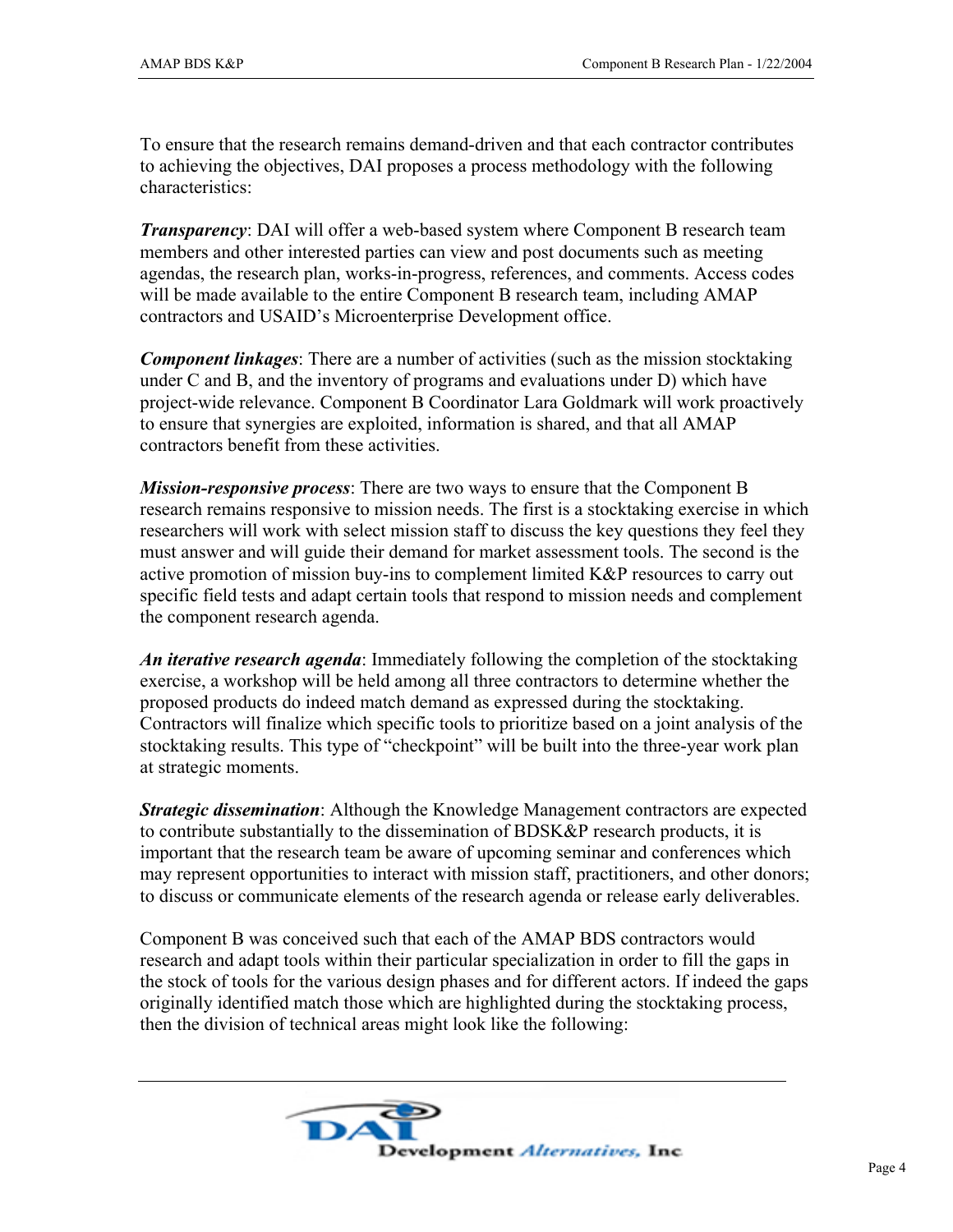- DAI will specialize in BDS market assessment tools, competitiveness tools, and private sector consumer research tools;
- ACDI/VOCA will specialize in value chain tools, sub-sector analysis tools and selected participatory tools such as PACA and
- LBI will specialize in adapting appropriate tools for USAID missions and for commercial BDS providers.

Taken as a whole, this component should produce not just a set of tools, but a prioritization of which tools are most relevant in what contexts, a comprehensive guide to selecting and using the tools, and a group of stakeholders that are interested in using the tools.

# **Products and Deliverables<sup>4</sup> :**

The research is divided into three phases:

- ♦ Phase I: Understanding Demand, which includes defining the research agenda, developing the conceptual framework and carrying out the stocktaking exercise (as all good market researchers do, before proceeding the Component B team will make a focused effort to confirm the assumptions that have been made about the demand for market assessment tools).
- ♦ Phase II: Adaptation and Field-Testing will focus on field work to adapt, test, and refine tools. The buy-in and participation of missions will be actively encouraged in this phase.
- ♦ Phase III: Systematizing for Users will take place in Year 3 and will focus on the production of user guides which will make accessible the most important knowledge gained during the research.

Along the way, a number of intermediate products will be used to ensure consistency in the work undertaken by the three contractors and to elicit feedback from important stakeholders. Products and deliverables are listed below. Tables 1 and 2 at the end of this document provide details with respect to timing, geography, staff, and opportunities for collaboration among the three contractors.

## **Phase I: Understanding Demand**

 $\overline{a}$ 

• **Draft Decision Making Framework.** This intermediate product will provide a rough outline of a decision making framework for missions and practitioners—the people

<sup>&</sup>lt;sup>4</sup> The term *product* is used in this document to refer to materials, documents, or events that represent the outcome of the researchers' technical efforts. Products may be intermediate or final, and will often be circulated in an informal manner. *Deliverables* represent the version of a final product which is officially submitted to USAID by a contractor, and against which invoicing takes place. Deliverables may be technical or administrative (i.e., publications or management reports).

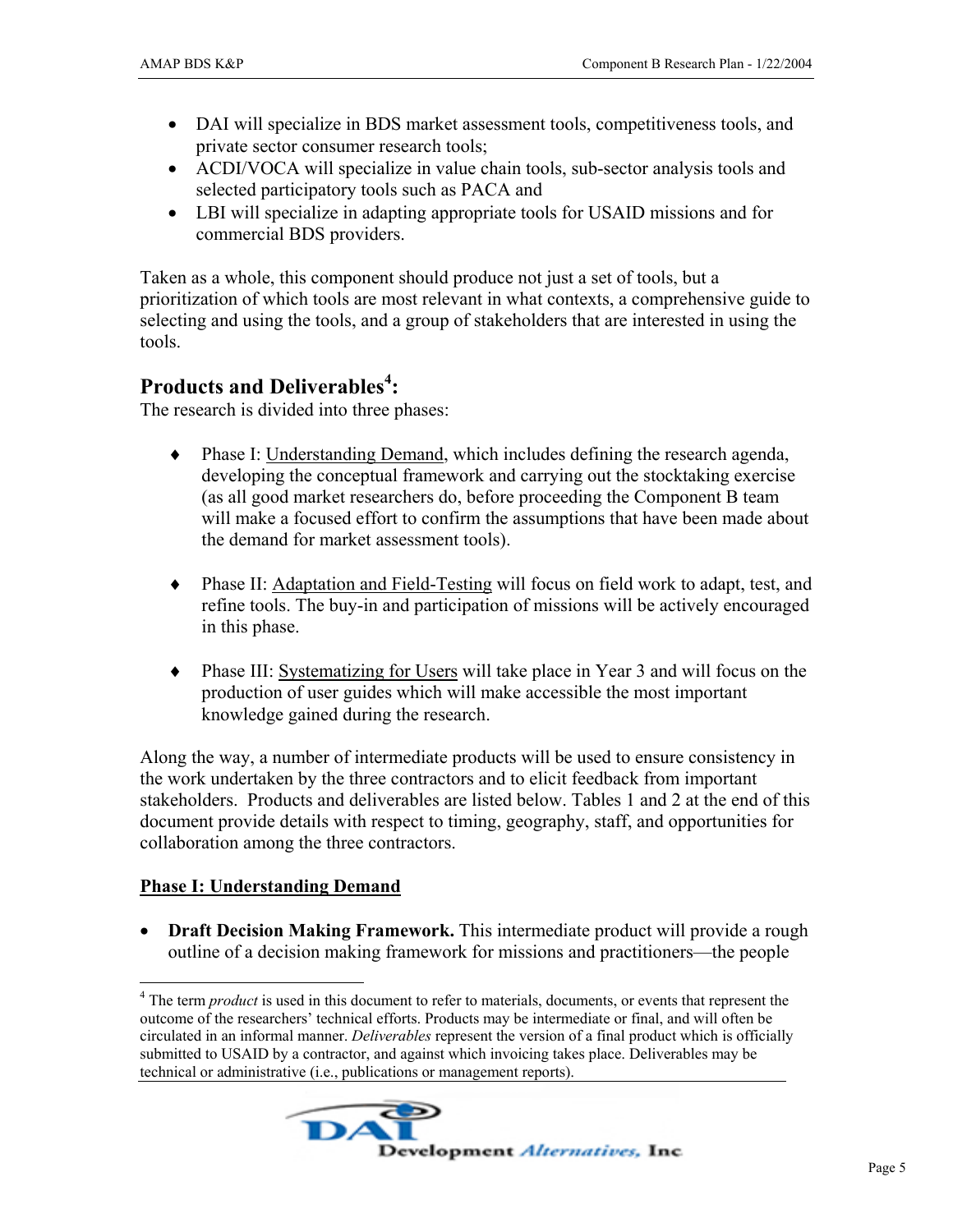who manage the process and make decisions about pre-design assessment, and the people who implement the assessment—to guide them through the market assessment and pre-design process. The framework will depart from the conceptual questions listed above, which identify the important areas of understanding necessary to design and implement a successful BDS intervention. It will also include such practical questions as: Who is managing and who is implementing the research? At what stage in the program design process is the user? How large is the project? How much time and funds are available for the program design process? This preliminary tool will be introduced by the contractors during the stock-taking or, if appropriate, in the context of STTA assignments to gauge demand for this product and obtain early feedback from the AMAP audiences. *Final deliverable? No (intermediate). Deadline: 2/17/04. Responsibility: DAI.* 

- **Stocktaking Guide**: This intermediate product will provide all contractors with a brief description of the information required on each tool, and the questions to be included when asking about other donors' experience in adapting tools to the BDS context. This will ensure that all contractors collect uniform information. The guide will also propose a list of respondents for the stocktaking and a division of those respondents among the contractors, to ensure that respondents are not contacted more than once. *Final deliverable? No (intermediate). Deadline: 2/17/03 Responsibility: DAI with inputs from ACDI/VOCA and LBI.*
- **Memorandum on the Findings of the Stocktaking:** This deliverable will summarize the findings of all three contractors from the stock-taking on market assessment and other pre-design assessment tools. This product will help the contractors refine the list of market assessment tools for adaptation. *Final deliverable? Yes. Deadline: 3/15/03. Responsibility: DAI with inputs from ACDI/VOCA and LBI.*
- **Workshop** to review findings of the stocktaking. This workshop is planned as a "checkpoint" for the Component B research, to evaluate whether or not the tools that have been proposed for adaptation (competitiveness tools, Micro-Save tools, subsector, value chain, PACA, and provider tools) are really the ones that are in most demand. During the workshop the results of the stocktaking will be shared, and all three contractors will revisit the research plan to determine whether the activities should go forward as planned, or need alteration. *Final deliverable? No (intermediate). Deadline: 4/5/04. Responsibility: DAI, with inputs from entire Component B team.*

#### **Phase II: Adaptation and Field Testing**

• **Brief on Private Sector Tools for Market Assessment.** DAI will produce two userfriendly briefs aimed at missions, outlining private sector tools appropriately adapted to the development context. It is likely that the tools profiled will draw from the

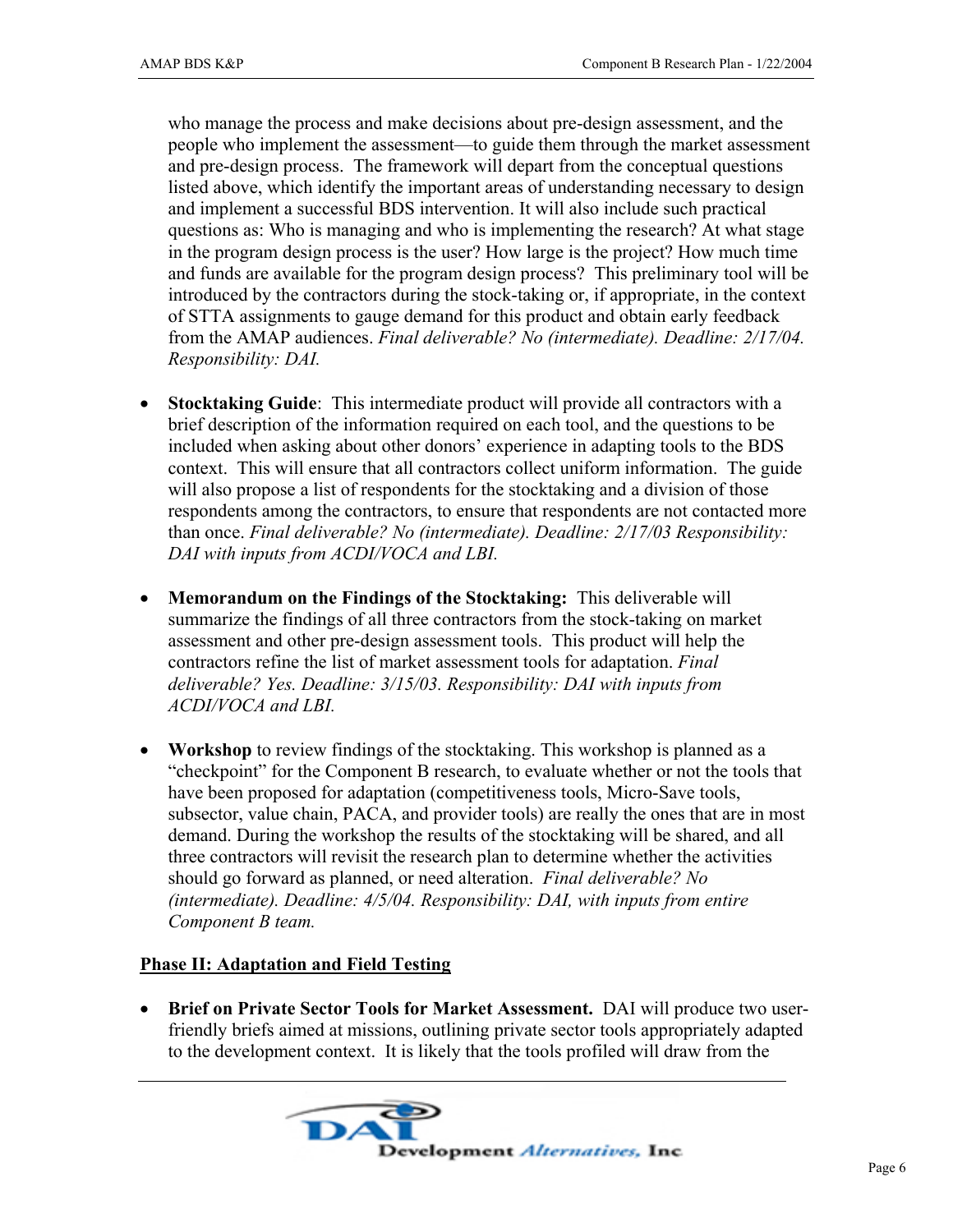strategy and competitiveness fields. As a proposed new activity if there is mission interest, DAI will refine this brief and add a case study after field testing of the tools. *Final deliverable? Y. Deadline: 8/31/03. Responsibility: DAI*

- **User Guides on Refined Tools for Value Chain and Participatory Market Assessment:** ACDI/VOCA will produce user guides for two categories of tools: a) market chain tools including subsector analysis and its variants, and value and commodity chain analysis, and 2) Local economic development (LED) planning tools including but not necessarily limited to PACA (participatory assessment of competitive advantage). Note: the workshop discussion will analyze whether it is necessary to review subsector tools given the comprehensive nature of value chain tools. *Final deliverable? Y. Deadline: 10/15/04. Responsibility: ACDI/VOCA*.
- **User Guide on Refined Tools for BDS Providers:** LBI will produce a user guide aimed at making market assessment tools accessible to BDS providers. LBI anticipates targeting commercial BDS providers, especially large buyers providing embedded services (for example, new supermarket chains and Payless Shoes in Central America). Tools which can help these players assess how and what to do to help their MSE suppliers upgrade will be prioritized. *Final deliverable? Y. Deadline: 10/15/04. Responsibility: LBI*
- **Adapting Micro-Save Tools for BDS:** DAI will produce a kit of participatory tools for BDS market assessment adapted from the Micro-Save Africa tools that have been developed for microfinance. The toolkit will enable users to conduct participatory assessments of BDS markets for microenterprises and use the resulting information for program design. *Final deliverable? Y. Deadline: 3/15/05. Responsibility: DAI*

### **Phase III: Systematizing for Users**

- **Decision Making Framework** on market assessment and other pre-design assessments: This framework will outline how USAID missions and practitioners can choose the most effective tools for market assessment and other pre-design assessments in their particular context. It will highlight key questions USAID missions need to ask during the program design process and guide them to appropriate tools for answering them in different contexts. *Final deliverable? N. Deadline: 2/15/05. Responsibility: DAI*
- **Market Assessment Guide for Donors and Practitioners:** The guide will build on the question-based framework developed in Phase I, outlining a process that will lead donors and practitioners through the decisions they need to make in program design and which tools to use to help address different decisions. The guide will include information on how to most effectively use each tool and is expected to lead to better